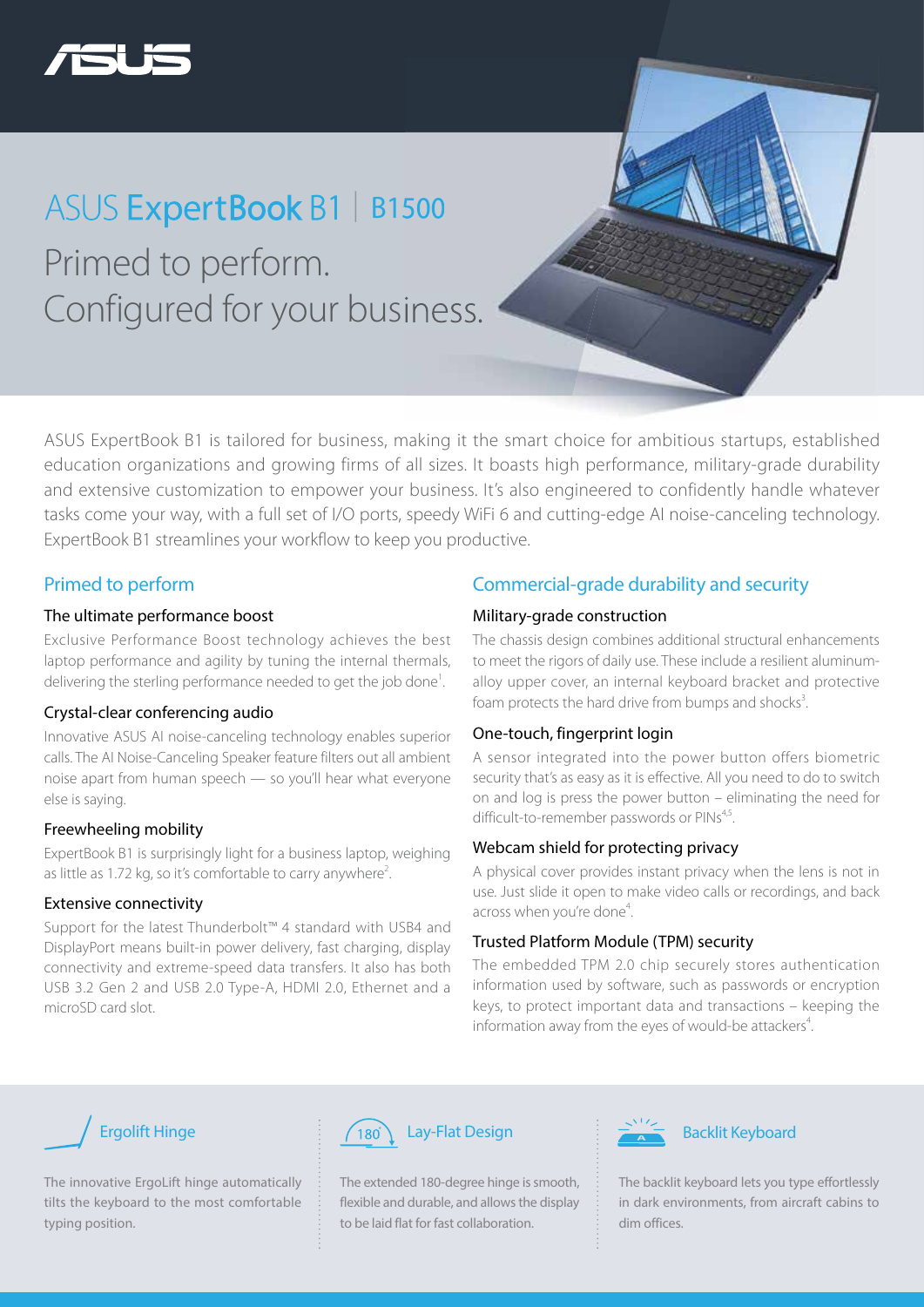



1. To enable Performance Mode, please keep the laptop plugged in for the best performance, set the Windows power option as ASUS Recommended Mode, and select Performance Mode in the MyASUS software.

2. Product weight may vary according to device configuration.

# SPECIFICATIONS | B1500CEAE / B1500CEPE

3. The testing data includes the requirements of both military-grade standards and ASUS quality tests.

4. Fingerprint sensor, backlit keyboard, TPM2.0 and a front camera are optional.

5. All specifications are subject to change without notice. Please check with your supplier for exact offers. Products may not be available in all markets.



| Model                   | <b>ASUS ExpertBook B1500CEAE</b>                                                                                                                                                                                                             | <b>ASUS ExpertBook B1500CEPE</b>                                                                                                                                                                                                             |                                                                                               |
|-------------------------|----------------------------------------------------------------------------------------------------------------------------------------------------------------------------------------------------------------------------------------------|----------------------------------------------------------------------------------------------------------------------------------------------------------------------------------------------------------------------------------------------|-----------------------------------------------------------------------------------------------|
| <b>CPU</b>              | Intel® Core™ i7 1165G7 Processor<br>Intel® Core™ i5 1135G7 Processor<br>Intel® Core™ i3 1115G4 Processor<br>Intel® Pentium 7507 Processor<br>Intel® Celeron 6305 Processor                                                                   | Intel® Core™ i7 1165G7 Processor<br>Intel® Core™ i5 1135G7 Processor<br>Intel® Core™ i3 1115G4 Processor                                                                                                                                     |                                                                                               |
| <b>Operating System</b> | Windows 10 Pro (ASUS recommends Windows 10 Pro)<br>Windows 10 Home<br>Endless OS                                                                                                                                                             |                                                                                                                                                                                                                                              |                                                                                               |
| <b>On Board Memory</b>  |                                                                                                                                                                                                                                              | On board 4 / 8 / 16 GB DDR4-3200 MHz Dual Channel support                                                                                                                                                                                    |                                                                                               |
| <b>Memory Slot</b>      | 1 x SODIMM, supports 4 / 8 / 16 / 32 GB                                                                                                                                                                                                      |                                                                                                                                                                                                                                              |                                                                                               |
| Memory Max.             | Up to 48GB                                                                                                                                                                                                                                   |                                                                                                                                                                                                                                              |                                                                                               |
| <b>Storage</b>          |                                                                                                                                                                                                                                              | 1TB SATA 5400RPM 2.5" HDD, 128GB M.2 NVMe™ PCle® 3.0 SSD<br>1TB SATA 5400RPM 2.5" HDD, 512GB M.2 NVMe™ PCIe® 3.0 SSD<br>1TB SATA 5400RPM 2.5" HDD, 256GB M.2 NVMe™ PCIe® 3.0 SSD<br>2TB SATA 5400RPM 2.5" HDD, 512GB M.2 NVMe™ PCIe® 3.0 SSD |                                                                                               |
| <b>Display</b>          | 15.0" HD (1366 x 768), sRGB 100% (NTSC:45%), anti-glare, 220 nits, NTSC:45%<br>15.0" FHD (1920 x 1080), sRGB 100% (NTSC:45%), anti-glare, 220 nits, NTSC:45%<br>15.0" FHD (1920 x 1080), sRGB 100% (NTSC:45%), value IPS, 250 nits, NTSC:45% |                                                                                                                                                                                                                                              |                                                                                               |
| <b>GPU</b>              | Intel <sup>®</sup> UHD graphics<br>(Intel® Celeron® 6305 / Intel® Pentium® old 7505 /<br>Intel® Core™ i3)<br>Intel <sup>®</sup> Iris X <sup>e</sup> graphics<br>(Intel® Core™ i5/ Intel® Core™ i7)                                           | NVIDIA® GeForce® MX330 graphics                                                                                                                                                                                                              | Comprehensive I/O<br>connectivity for a diverse<br>array of business peripherals              |
| Interface               |                                                                                                                                                                                                                                              | 1 x USB 3.1 Gen 1 Type-C™ (up to 5Gbps)<br>2 x USB3.2 Gen2 Type-A / 1 x USB2.0 Type-A<br>1 x HDMI 1.4 / 1 x RJ45 Gigabit Ethernet<br>1 x MicroSD Card slot / 1 x Kensington lock<br>1 x D-SUB / 1 x Audio Combo Jack                         | Solid construction with Military<br>grade reliability                                         |
| <b>Video Camera</b>     |                                                                                                                                                                                                                                              | 720p HD camera / Webcam Shield                                                                                                                                                                                                               |                                                                                               |
| <b>Wireless</b>         |                                                                                                                                                                                                                                              | Dual-band 2x2 WiFi 6 (802.11ax) + Bluetooth® 5.2                                                                                                                                                                                             |                                                                                               |
| LAN                     |                                                                                                                                                                                                                                              | 10/100/1000 Mbps                                                                                                                                                                                                                             |                                                                                               |
| Audio                   |                                                                                                                                                                                                                                              | Al Noise-Canceling Technology<br>2 integrated stereo speakers<br>Array microphone with Cortana voice-recognition support                                                                                                                     |                                                                                               |
| Weight                  |                                                                                                                                                                                                                                              | 1.73 kg                                                                                                                                                                                                                                      | <b>ASLIS ENGINEERS</b>                                                                        |
| <b>Dimension</b>        |                                                                                                                                                                                                                                              | 35.80 (W) x 23.65 (D) x 1.94 (H) cm                                                                                                                                                                                                          |                                                                                               |
| <b>Battery</b>          |                                                                                                                                                                                                                                              | 3-cell, 42 W Li-ion Polymer                                                                                                                                                                                                                  |                                                                                               |
| <b>AC</b> adapter       | ø4.5, 65W AC Adapter, Output: 19V DC, 3.42A, 65W,<br>Input: 100~240V AC 50/60Hz universal                                                                                                                                                    | ø4.5, 90W AC Adapter, Output: 19V DC, 4.74A, 90W,<br>Input: 100~240V AC 50/60Hz universal                                                                                                                                                    |                                                                                               |
| Keyboard                |                                                                                                                                                                                                                                              | Full-size, spill-resistant, with 1.5 mm key travel 'chiclet' keyboard                                                                                                                                                                        |                                                                                               |
| Security                | TPM 2.0 (Optional), Webcam Shield (Optional), Kensington Lock slot (Optional)                                                                                                                                                                |                                                                                                                                                                                                                                              |                                                                                               |
| Manageability           |                                                                                                                                                                                                                                              | ASUS Control Center, ASUS Business Manager, MyASUS                                                                                                                                                                                           |                                                                                               |
| Certification           |                                                                                                                                                                                                                                              | Energy star, EPEAT Gold, RoHS, FCC Compliance, BSMI, CCC, CB                                                                                                                                                                                 |                                                                                               |
|                         |                                                                                                                                                                                                                                              |                                                                                                                                                                                                                                              | $D_{\text{tr}}$ $\mathbb{R}$ $\mathbb{R}$ $\mathbb{R}$ $\mathbb{R}$ $\mathbb{R}$ $\mathbb{R}$ |

Built-in biometric security, with a fingerprint sensor that's integrated into the power button.



Rock Solid construction with alumnialloy lid, internal still bracing and proactive foam to protect HDD.

A dTPM chip securely stores authentication information used by software, such as password and importation transactions.